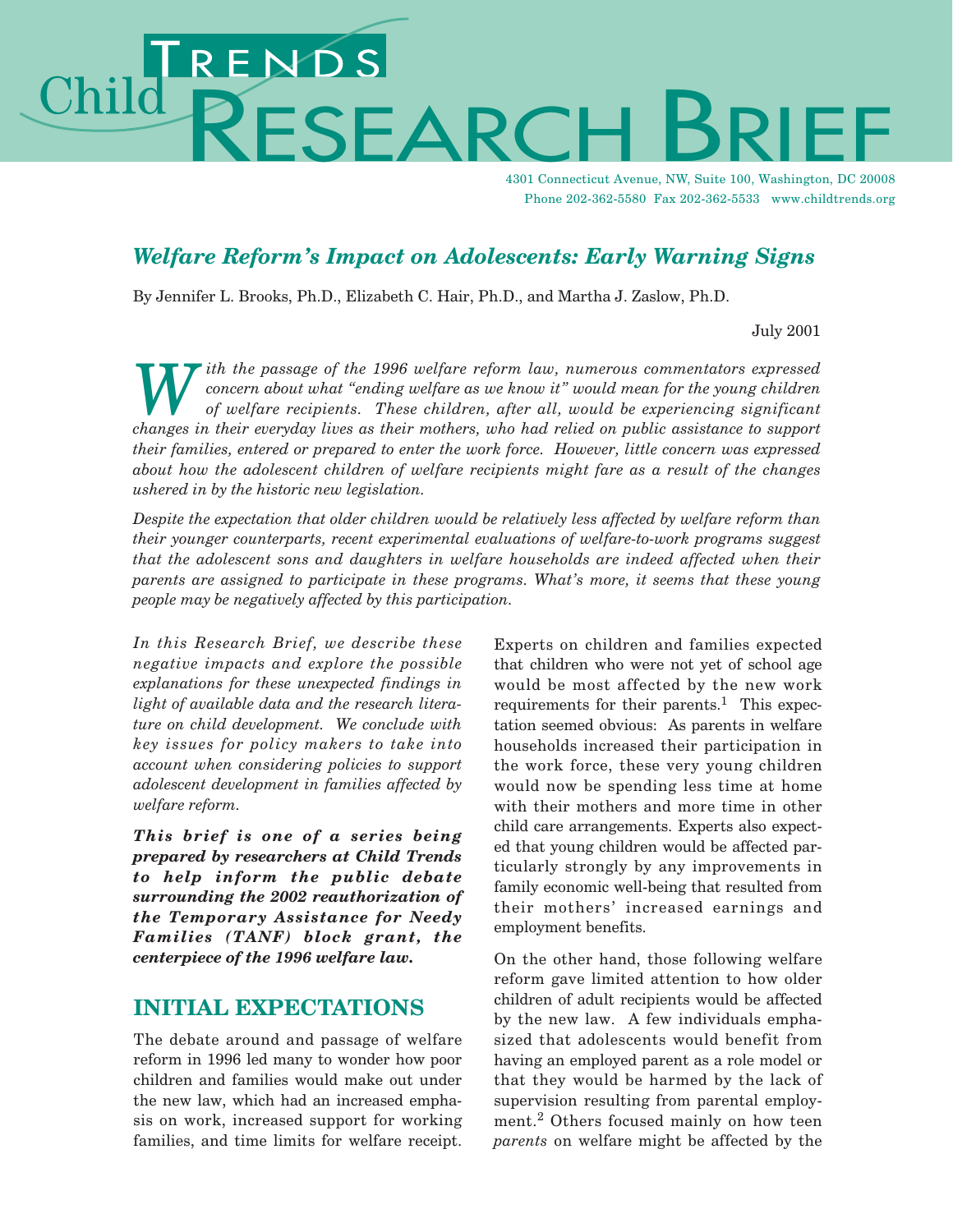**The Canadian Self-Sufficiency Project**<sup>4</sup> – Welfare recipients were randomly selected to participate in this program (for the sake of evaluating the program) or to be in a control group that received benefits under Canada's traditional public assistance program. Those in the Self-Sufficiency Project had a year to decide if they wanted to leave Canada's traditional welfare assistance program and participate in a three-year welfare-towork program. Those participating in the program received a substantial amount of income to supplement their earnings if they worked at least 30 hours a week.

**The Minnesota Family Investment Program**5– Welfare recipients who were randomly selected to participate in this program were required to participate in at least 30 hours of employment or training services once they had been on welfare for a period of 24 months. (The sample was divided into those who had already been on welfare for 24 months at the start of the program and those who had not). Those who did not meet these participation requirements were sanctioned (i.e., they lost a portion of their welfare grant). The program allowed participants to keep many more of their welfare dollars when they went to work (whereas otherwise every dollar earned led to a dollar less in welfare benefits), provided their Food Stamps allotment in the form of a check, provided child care supplements paid directly to the provider, and helped with transportation and other work-related expenses.

**The Florida Family Transition Program**6– Welfare recipients who were randomly selected to participate in this program were required to participate in employment or training for at least 30 hours a week, with threat of sanction for those who did not. The program allowed participants to keep a modest amount of their welfare benefits when working, and provided intensified case management as well as an additional year of transitional child care once recipients had left welfare. The program also involved a time limit on the receipt of cash assistance, with a limit of two or three years, depending upon the recipients' prior history of welfare receipt.

new law, and not on the law's impact on adolescents who lived with a parent or parents who received welfare benefits.

#### **UNANTICIPATED RESULTS**

Recent research calls into question the initial expectations that older children would be relatively unaffected by welfare reform. We looked at data from three rigorous experimental evaluations of welfare-to-work programs conducted by the Manpower Demonstration Research Corporation. Though established before the 1996 welfare reform law, these programs included some of the law's key components. (Thus, the programs can be viewed as precursors to welfare-to-work initiatives implemented under the new welfare law.) In these studies, the adolescent children of parents enrolled in each program were compared with a control group of adolescents in welfare households in which parents were not enrolled.

The data from these three evaluations give indications that such programs may be having negative effects on the adolescent children of adult recipients. These findings have occurred despite increases in family income and favorable effects on younger children in some of these programs.<sup>3</sup> And they have occurred in the face of both mandates and financial incentives to work, and in programs with and without time limits on welfare receipt.

What were some of the specific findings about how parental assignment to these programs affected adolescents<sup>7</sup> in the households involved? Compared with adolescents in each study's control group:

- - Adolescents with parents enrolled in the **Canadian Self-Sufficiency Project**<sup>8</sup> showed increases in smoking, drinking, drug use, and delinquent activity; increases in the likelihood that teachers called home about their school behavior; and decreases in school achievement.
- - Adolescents with parents enrolled in the **Minnesota Family Investment Project**, <sup>9</sup> likewise, showed a decline in school achievement. Their parents were also more likely to receive calls from teachers about their adolescent's school behavior, although this occurred only among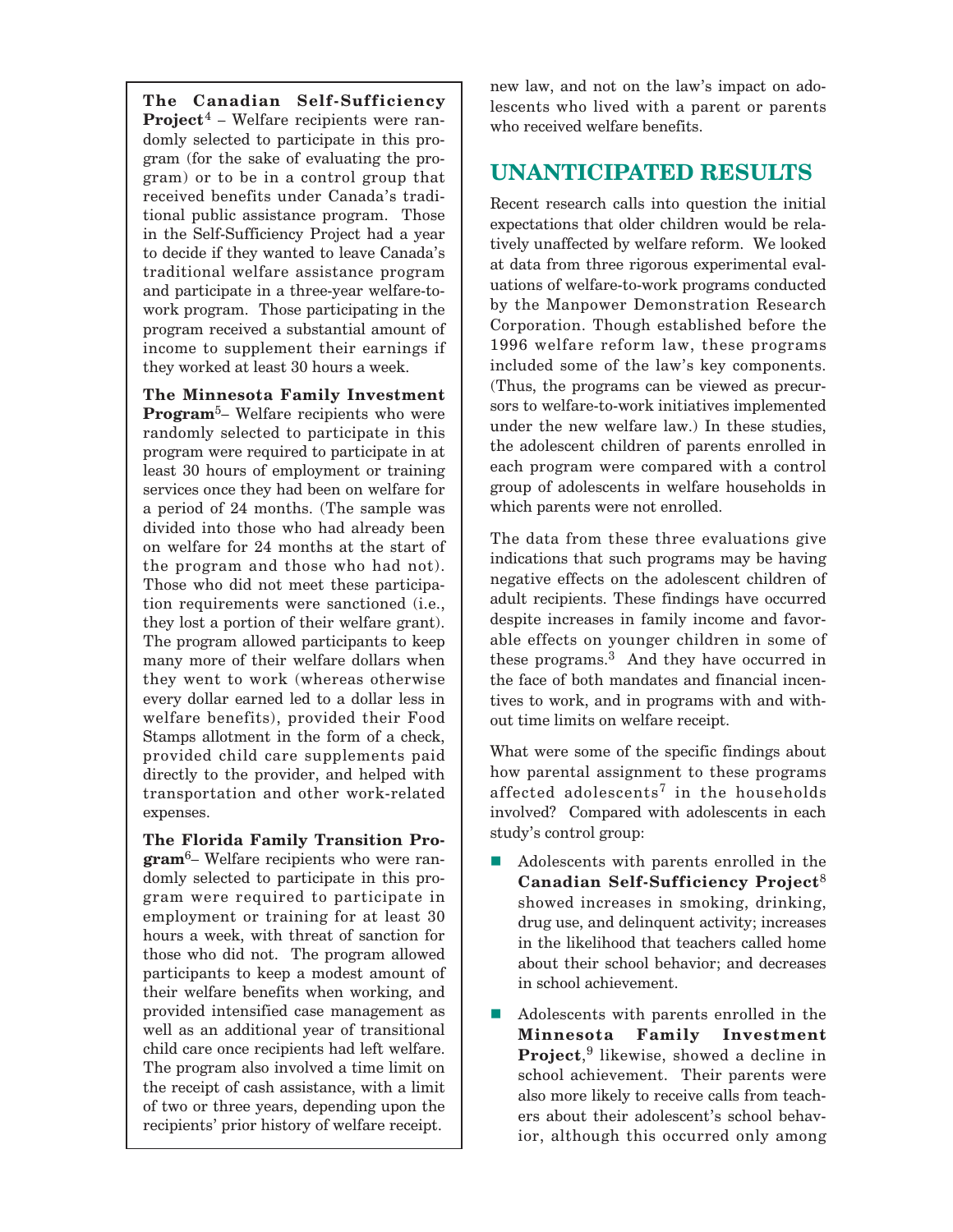families who had recently entered the welfare system when the program started.

■ Adolescents with parents enrolled in the **Florida Family Transition Program** not only showed a decline in school achievement but also were more likely to be suspended from school. Even more troubling, an increase in arrests, convictions, and involvement with police was found among adolescents in one particular group of families – those headed by mothers who had worked more and spent less time on welfare at the start of the program.

We need to keep three important qualifications in mind. First, the effects documented in these studies are not dramatic in size. For example, 26 percent of adolescents in families involved in the Canadian program reported they smoked, compared with 22 percent of adolescents in the control group, a difference of only 4 percentage points. Second, none of the programs had negative impacts on all aspects of adolescent behavior that were examined. For example, neither the Minnesota nor the Canadian program led to an increase in adolescents' repeating a grade in school, and the Florida program had no impacts on whether adolescents had been expelled from school or placed in special education classes. Third, some of the most serious findings occurred only among certain families, such as those on welfare for shorter periods of time or with more work history. In the Florida program, for example, only adolescents in this group of families were more likely to have involvement with the police.

Still, there are compelling reasons to pay careful attention to these findings. They occur across all three programs. And they occur in areas that are important for adolescents' future. For example, findings show decreases in school achievement and increases in risky behaviors.

#### **THREE POSSIBLE EXPLANATIONS**

In this *Research Brief,* we suggest three possible explanations – hypotheses – for why these programs might be affecting adolescents negatively.<sup>10</sup> The first two hypotheses focus on significant aspects of parenting behavior known to be important for adolescent development. The third hypothesis extends beyond the first two to focus on the role that adolescents play in helping their families adjust to new circumstances. Because this third hypothesis has not been discussed elsewhere, we give it our fullest attention here.

After presenting each hypothesis, we then offer a preliminary look at some of the findings from the evaluations of the three welfare-to-work programs to see if there is evidence supporting each of the hypotheses. First, though, we offer a caveat. Since the evaluations of the three programs typically emphasized younger children, we have only limited data on adolescents and their families from which to draw our conclusions. We are able to rely on data about adolescents' families from the Canadian program, which collected more detailed information about adolescents' lives than the other evaluations. However, data pertaining to adolescents' families and daily lives are unavailable in the Minnesota and Florida evaluations. As a result, we draw inferences from the data collected for younger children (ages 5 through  $12$ ) in these two evaluations.<sup>11</sup>

**Hypothesis 1: An erosion in the quality of adolescent-parent relationships.** Parents assigned to these programs may be parenting their adolescents less effectively, either as a result of their employment per se or through such factors as increased stress and decreased energy.

Research shows that *how* parents respond to their children is important to their development. Warmth in parenting (such as conveying affection physically or emotionally, or praising the child) and consistency in discipline (such as holding fast to the rules that are set for the child) are generally related to better functioning in children and adolescents. Likewise, less harsh parenting (that is, involving less physical punishment and less yelling at or threatening of the child) is related to better well-being in children and adolescents.<sup>12</sup> So, to the degree that these three programs are leading to less "favorable" parenting behavior toward adolescents, they may be leading to negative impacts on these young people.

**What the evaluations found:** Parents enrolled in the Canadian program reported an increase in their use of harsh parenting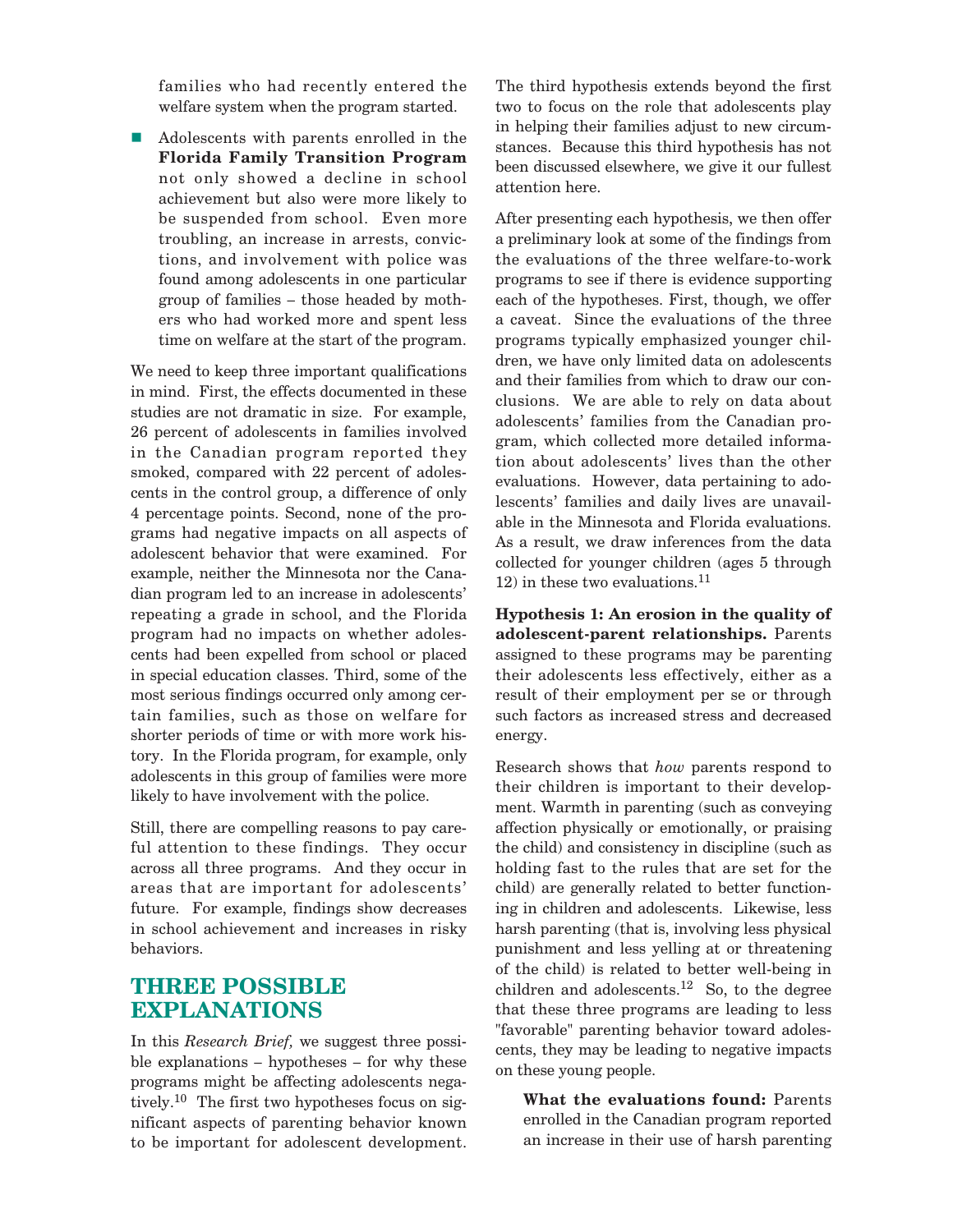directed at older adolescents (ages 15-18). Parents who had only recently begun receiving welfare at the start of the Minnesota program reported increases in their use of harsh parenting directed at younger children. (No data were available on the parenting of adolescents in this evaluation.) None of these programs affected parents' use of warm parenting, such as showing affection or praise, with their children.

**Hypothesis 2: A decline in parental monitoring.** These programs may leave parents with less time and energy to monitor their adolescents' behavior. This decreased monitoring may account for some of the increases in problematic behavior we see among young people with parents assigned to participate in welfare-to-work programs.

Parental monitoring is important at all ages of childhood. However, because adolescents spend more time away from their families, more time without adult supervision, and more time with their peers than younger children, this aspect of parenting is especially important for those making the transition from childhood to adulthood. Parents who monitor their adolescents' activities – knowing who they are with, where they are, and what they are doing – are more likely to notice if their adolescents are getting into trouble. These parents are also more likely to be able to intervene, by implementing curfews or setting rules about where their adolescent children can go and with whom. Indeed, higher levels of parental monitoring are generally related to lower levels of delinquent or problem behaviors and higher levels of academic achievement in adolescents.13

**What the evaluations found:** Two of the three programs had an effect on parental monitoring, although only one of these impacts was in the expected direction. Enrollment in the Florida program led to a slight *decrease* in parents' supervision of younger children. This was seen primarily in the group of families whose mothers had worked more and spent less time on welfare at the start of the study – the same group for whom the most severe impacts on adolescents (e.g., contact with police, arrests) were found. In contrast, enrollment in the Minnesota program led to *slightly more* parental supervision of younger children among families who had been on welfare for longer periods of time at the start of the study. However, monitoring in these evaluations was examined only for younger children, not adolescents, so our ability to gauge how these programs affect this behavior is very limited.

**Hypothesis 3: A shift in adolescents' roles within their families.** Adolescents in families that are making the transition from welfare to work may be more likely to assume adult-like roles, assisting their parents in critical ways within their households. Increasing adolescents' level of responsibility in this way may be a deliberate step that families take in order to adapt to the new circumstances that they face as a result of welfare-to-work programs. Still, this shift may have negative consequences for some adolescents.

As a developmental period, adolescence is defined as the transition from childhood to adulthood. During this stage of life, a person's role in the family, and in society more broadly, changes from that of a dependent child to an independent adult. Adolescents gain both greater freedom from parental control and greater responsibility for themselves and others as they grow older. They are typically allowed more say about decisions affecting their lives and more freedom in deciding how to spend their free time. At the same time, they are often expected to make more "adult" contributions to the family – such as providing care for younger siblings, paying for the clothes they buy, and taking more responsibility for household chores.<sup>14</sup>

The increased level of responsibility in adolescence is likely to be particularly important for families in which a parent is making the transition from welfare to work. Parents in these families may have less time to complete household chores and greater need for someone to watch over their younger children before and after school. These parents also may experience more stress as they try to balance their responsibilities at work and at home. In these circumstances, they may call upon their older children to take on more everyday tasks in order to ease parents' own transition into their new roles. Some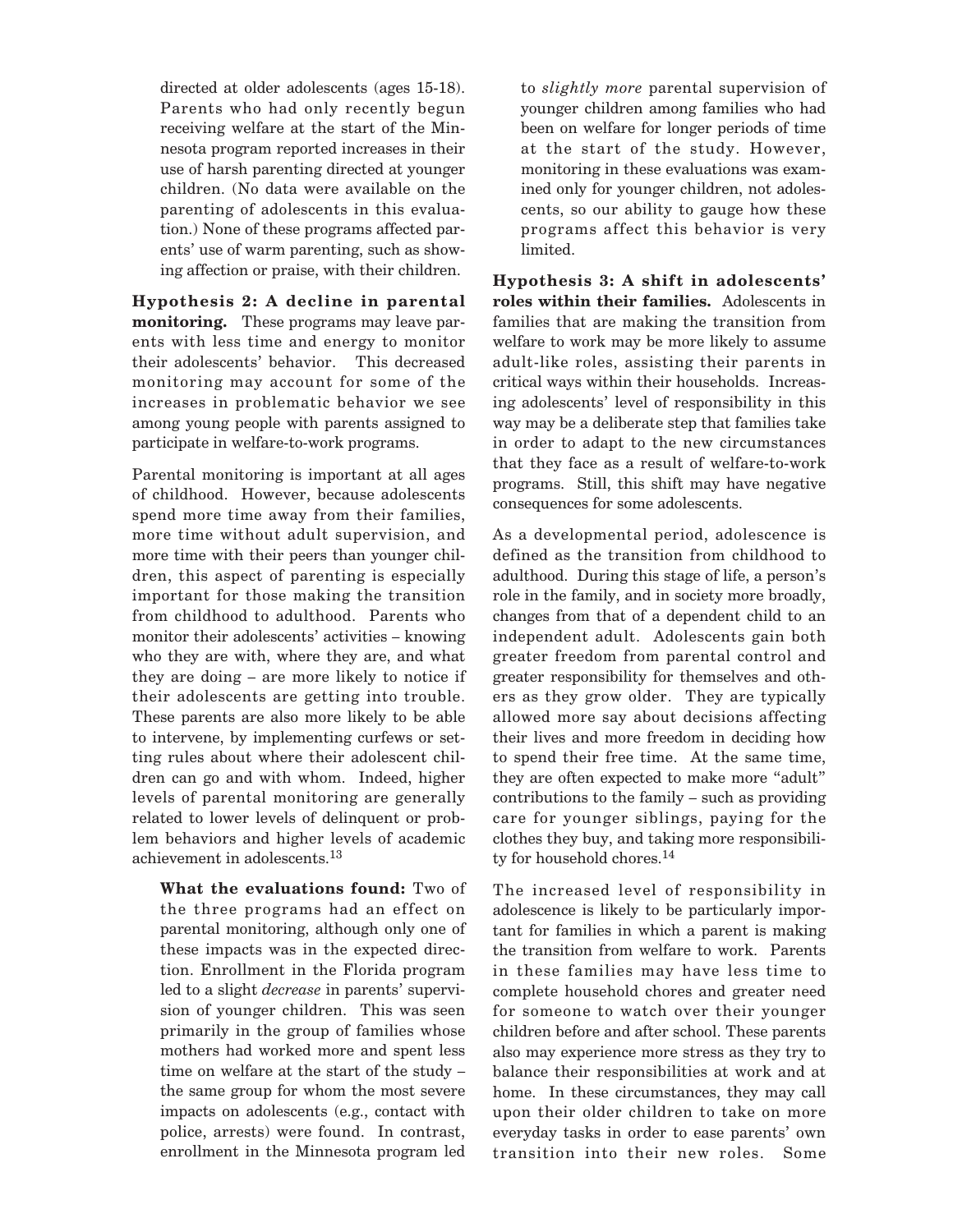adolescents may volunteer to do so without prompting from their parents, if they sense that their parents are overburdened. Either way, adolescents might provide greater assistance with household chores, care for siblings, or take on a job to help with the family finances. At the same time, adolescents might provide emotional support to their parent, helping the parent with major family decisions or acting as a confidante when the parent is feeling depressed or stressed.<sup>15</sup> (Assumption of more adult roles by adolescents has also been well-documented among children whose parents are adjusting to divorce or struggling with depression or alcoholism. $)^{16}$ 

Taking on more family responsibilities may be accompanied by greater freedom from parental authority. As parents recognize that their adolescent is now playing a more "adult" role in the family, they may view the adolescent as more mature and provide him or her with levels of autonomy that are closer to those enjoyed by adults. But while a certain degree of responsibility and autonomy is considered beneficial to adolescents, too much may jeopardize adolescent well-being. For example, research on adolescents suggests that:

- - Extraordinarily high levels of autonomy can be related to higher levels of delinquent behavior and lower levels of academic achievement;17
- Extensive levels of responsibility for the family may lead to increased levels of stress and anxiety among some adolescents, who may feel overwhelmed by their responsibility;18
- - Adolescents' perception that they have adult levels of responsibility and are therefore "grown" may cause problems with their teachers, who treat them – and expect them to behave – like children;<sup>19</sup> and
- - Teenagers who think of themselves as adults may feel that it is appropriate for them to experiment with behaviors that are more characteristic of adults but more problematic in adolescence, such as smoking, drinking, and having sex. $^{20}$

Moreover, evidence exists that adolescents in "higher risk" situations (such as poor, urban families) are even more sensitive to the consequences of high levels of responsibility and autonomy than their "lower risk" peers.<sup>21</sup> Given the overrepresentation of these "higher risk" groups among welfare recipients, even relatively modest increases in adolescents' responsibility and autonomy may result in problems for some adolescents as their families move from welfare to work.

**What the evaluations found:** Adolescents in the Canadian program were performing household chores (including sibling care) slightly more frequently than adolescents whose parents were not assigned to the program, suggesting that their parents were perhaps relying on them more to help out with family tasks. Further, these adolescents were more likely to be working 20 hours or more a week, perhaps indicating that they were contributing economically to their families or had greater autonomy in their lives outside of the family.<sup>22</sup> This relatively heavy workload could be significant, since some research has suggested that this level of employment among adolescents may lead to increased problematic behaviors, such as drinking and delinquent activities, as well as to lower school achievement.<sup>23</sup> Further, the evaluation of the Florida program shows that participation in the program increases the likelihood that younger children in these families were cared for by a sibling.

Overall, then, the data – limited and preliminary though they are – are at least partially consistent with all three of our possible explanations for these impacts of welfare-to-work programs on adolescents.

#### **SUMMARY**

Our analysis leads us to conclude that welfare-to-work programs appear to be having some unfavorable impacts on the well-being of adolescent children of adult recipients, even in programs with favorable effects on younger children and increases in family income. These negative effects show up in decreased academic achievement, as well as increases in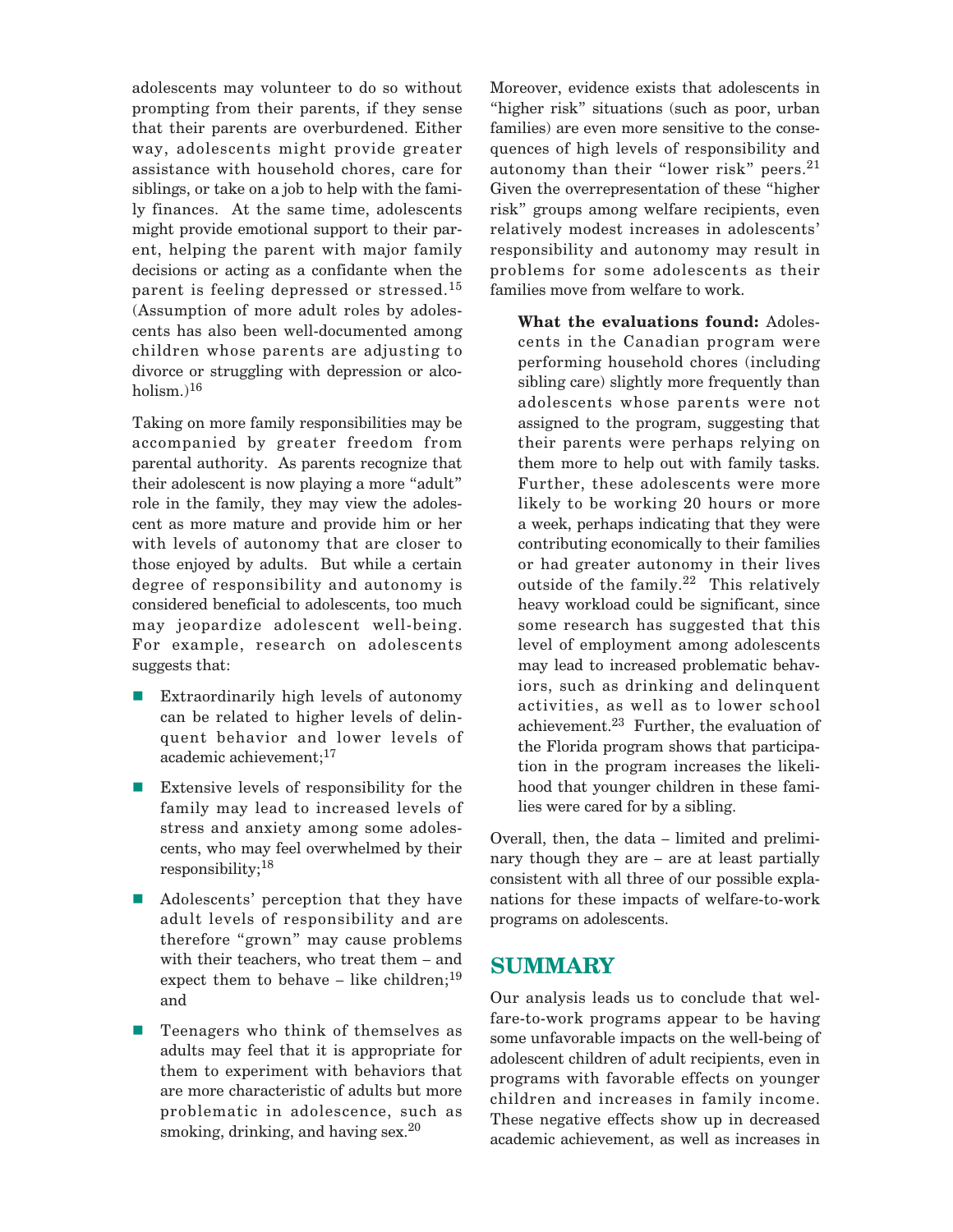troublesome behavior, such as drinking, smoking, and delinquency. Moreover, these effects are especially concentrated among adolescents from families that have been receiving welfare for a shorter period of time or in which the parent had more work experience in the past.

Parents' participation in a welfare-to-work program appears to affect adolescents' lives in a number of ways. There is some evidence that participation in these programs may lead to increases in harsh or negative parenting behavior and more limited evidence of small decreases in parental supervision. Both of these results might help to explain the programs' negative impacts on adolescents. Yet, the impacts of these programs on adolescents' lives extend beyond parenting behaviors to the behaviors of adolescents themselves. Overall, the evidence suggests that there may be a broader shift in adolescents' roles in their families in response to these programs, with adolescents playing a more "adult-like" role, taking greater responsibility for family tasks.

### **IMPLICATIONS FOR POLICY**

In light of our analysis of the research findings, policy makers might want to consider a number of complementary approaches to lessen the potentially negative effects of welfare reform on adolescent children of adult welfare recipients:

- - Target efforts to decrease the number of changes in adolescents' lives when their parents move from welfare to work. This might involve allowing parents greater flexibility (without fear of being sanctioned for noncompliance) to choose jobs that would not leave them dependent upon, or without supervision for, their adolescents. It might also include limiting the number of work hours required to fulfill the mandates implemented under welfare reform.
- - Establish more after-school programs for adolescents to increase the degree to which they are engaged in "productive" activities when unsupervised by their parents.
- - Provide better access to and financial support for child care for younger children to minimize the degree to which parents are turning to their adolescents to care for their younger siblings.
- - Reduce the number of hours that adolescents work, an approach that should perhaps be considered in light of families' need for adolescents' financial contributions. If adolescents' earnings are vital to family survival, it might be important to combine this policy with increased income supports, such as the state and federal Earned Income Tax Credits<sup>24</sup> or financial incentives for adolescents to put their time and energy into their schoolwork.
- - Provide guidance to parents about the issue of levels of responsibility and autonomy for adolescent children, with the goal of decreasing situations involving very extensive reliance on adolescents to help their families. Yet, in providing such guidance, it will be important to consider whether the family is relying on adolescent children out of need, rather than out of preference, and to include consideration of families' cultural beliefs about children's roles.

For such recommendations to be effective, they should be informed by a realistic understanding of the circumstances facing many families as they move from welfare to work. For instance, based on the assumption that the negative impacts on adolescents resulted from decreases in parental monitoring, a recent study recommended expanding after-school activities and programs for adolescents whose parents are leaving welfare.<sup>25</sup> However, while after-school activities may generally be beneficial, increasing the availability of such programs is not likely to alter the effect of welfare reform on adolescents if their employment or family responsibilities make them unable to participate.

Clearly, further research is needed to confirm the negative effects of welfare-to-work programs on adolescents and to establish the causes of these effects. The remedies are not likely to be simple. This *Research Brief* suggests that we need to extend our focus beyond issues of how parents supervise and relate to their adolescents. We also need to be concerned about the degree to which adolescents are taking on "adult-like" roles to assist their families. Adolescents are *not* adults, and taking on adult roles prematurely or too extensively may be harmful to some. At the same time, there is a growing recognition that adolescents' contributions are often critical to the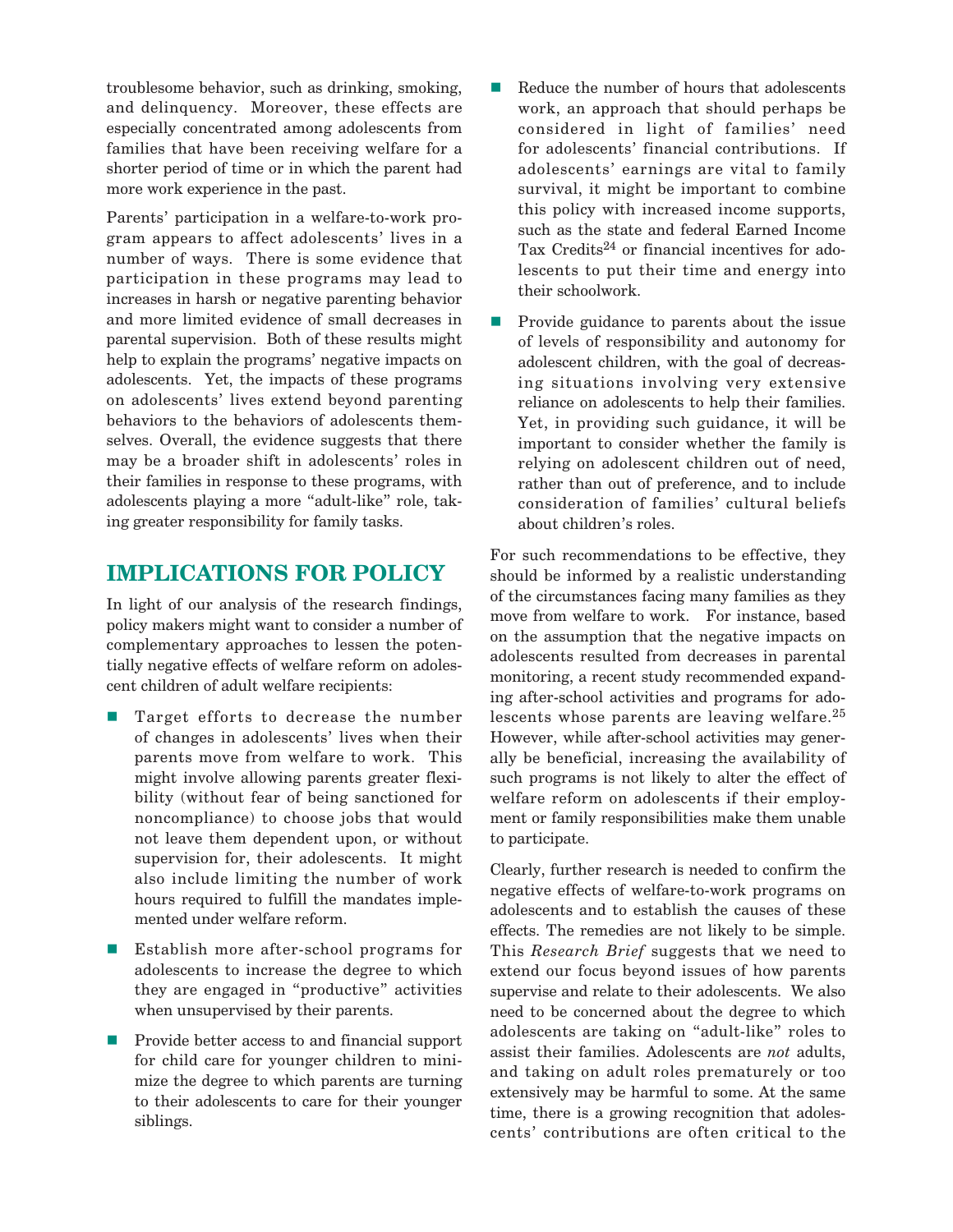day-to-day functioning of families as they make the sometimes-difficult transition from welfare to work.

Just as more than one explanation needs to be considered for the recent findings on adolescents, so more than one approach may need to be taken to support adolescent development in the context of welfare reform. Indeed, different families may benefit from different approaches or a combination of approaches. A key consideration for policy makers as the reauthorization of welfare reform gets under way will be how to support *both* the positive development of adolescents in families receiving welfare *and* the economic self-sufficiency of their parents.

Child Trends is a nonprofit, nonpartisan research center that studies children and families. For additional information on Child Trends, including a complete set of available *Research Briefs*, please visit our Web site, www.childtrends.org.

Child Trends gratefully acknowledges the John D. and Catherine T. MacArthur Foundation for support of its *Research Brief* series and the George Gund Foundation for support of this brief in particular.

Editor: Harriet J. Scarupa

Endnotes<br><sup>1</sup>Zaslow, M.J., Moore, K.A., Morrison, D.R., & Coiro, M.J. (1995). The Family Support Act and children: Potential pathways of influence. *Children and Youth Services Review*, *17*, 231-249; LeMenestral, S.M., Tout, K., McGroder, S.M., Zaslow, M., & Moore, K. (1999). An overview and synthesis of the project on state-level child outcomes. A report prepared for the Edna McConnell Clark Foundation; Child Trends (1999). Children and welfare reform: A guide to evaluating the effects of state welfare policies on children. Washington, DC: Child Trends.

 $2$ Moore, K.A. (forthcoming). How do state policymakers think about family processes and child development in low-income families? In G. Duncan & L. Chase-Lansdale (Eds.), *For Better or Worse: Welfare Reform and the Well-being of Children and Families.* New York: Russell Sage.

3For a review of the impacts on younger as well as older children, see Zaslow, M., Brooks, J., Moore, K., Morris, P., Tout, K., & Redd Z. (forthcoming). An analysis of experimental studies of welfare reform and children. Washington, DC: Child Trends; Zaslow, M., Brooks, J., Moore, K., Morris, P., Tout, K., Redd, Z., & Emig, C. (forthcoming). Experimental evaluations of welfare reform and children. *Future of Children.*

4For the full report on child impacts, see Morris, P., & Michalopoulos, C. (2000). *The Self-Sufficiency Project at 36 Months: Effects on Children of a Program that Increased Parental Employment and Income*. Ontario, Canada: Social Research and Demonstration Corporation, available at www.srdc.org.

 ${}^{5}$ For the full report, see Knox, V., Miller, C., & Gennetian, L.A. (2000). *Reforming Welfare and Rewarding Work: Final Report on the Minnesota Family Investment Program.* New York: Manpower Demonstration Research Corporation, available at www.mdrc.org.

6For the full report, see Bloom, D., Kemple, J.J, Morris, P., Scrivener, S., Verma, N., & Hendra, R. (2001). *The Family Transition Program: Final Report on Florida's Initial Time-Limited Welfare Program.* New York: Manpower Demonstration Research Corporation, available at www.mdrc.org.

 ${\rm ^7}For$  ease of presentation, we use the term "adolescent" throughout this discussion to refer to *adolescent children* of parents receiving welfare, not *adolescent parents* who are receiving welfare.

8The authors of this study had some concerns about response rates for adolescent-reported data in the Canadian Self-Sufficiency Project. However, the impacts on adolescents occurred on variables reported by the mother as well as those reported by the adolescent, giving us greater confidence in the results.

 $^{9}$  We discuss only the full Minnesota Family Investment Project program – that with both financial incentives and a mandate to work. A second version of the program, with only financial incentives to work, was also evaluated, but data are not available for adolescents whose parents were assigned to this version of the program.

10A fourth possibility is that these findings are due to family moves (or simply adolescents' negative response to change) associated with these programs. A similar pattern of negative impacts on adolescents and positive impacts on younger children was found in the Moving to Opportunity (MTO) experience, an experiment providing low-income families the opportunity to move out of public housing. See Ludwig, J., Dunan, G., & Ladd, H. (2001). The effect of MTO on Baltimore children's educational outcomes. *Poverty Research News, 5*, Joint Center for Poverty Research. However, there is little evidence of increased moving in the adolescents' families in the evaluations discussed here.

 $11$ It is important to note, however, that these programs might affect parental behavior toward younger children and adolescents differently. However, as there is little data on behavior toward adolescents, we will examine the data on younger children in these studies and use it, albeit cautiously, to infer how these programs might alter adolescents' lives.

12For example, Baumrind, D. (1989). Rearing competent children. In W. Damon (Ed.), *Child development today and tomorrow* (pp.349-378). San Francisco, CA: Jossey-Bass Inc.; McCabe, K.M., Clark, R., & Barnett, D. (1999). Family protective factors among urban African American youth. *Journal of Clinical Child Psychology, 28*, 137-150; Shumow, L., Vandell, D.L., & Posner, J.K. (1998). Harsh, firm, and permissive parenting in lowincome families: Relations to children's academic achievement and behavioral adjustment. *Journal of Family Issues, 19*, 483-507.

13Linver, M.R., & Silverberg, S.B. (1997). Maternal predictors of early adolescent achievement-related outcomes: Adolescent gender as moderator. *Journal of Early Adolescence*, *17*. 294-318; Patterson, G. R. (1999). A proposal relating a theory of delinquency to societal rates of juvenile crime: Putting Humpty Dumpty together again. In M.Cox & J. Brooks-Gunn (Eds.), *Conflict and cohesion in families: Causes and consequences*  (pp. 11-35). Mahwah, NJ: Erlbaum.

14For discussions of some of these processes, see Lamborn, S.D., Dornbusch, S.M., & Steinberg, L. (1996). Ethnicity and community context as moderators of the relations between family decision-making and adolescent adjustment. *Child Development, 67*, 283-301; Sessa, F.M., & Steinberg, L. (1991). Family structure and development of autonomy during adolescence. *Journal of Early Adolescence, 11*, 38-55; Grusec, J.E., Goodnow, J.J., Cohen, L. (1996). Household work and the development of concern for others. *Developmental Psychology, 32*, 999-1007.

 $15$ For discussions of this process, see Burton, L., Brooks, J.L., & Clark, J. *Adultification in childhood and adolescence: A conceptual model.* Working paper, Center for Human Development and Health Research in Diverse Contexts. The Pennsylvania State University; Stack, C.B., & Burton, L.M. (1993). Kinscripts. *Journal of Comparative Family Studies, 24,* 157-170; Burton, L.M., Obeidallah, D.A., & Allison, K. (1996). Ethnographic insights on social context and adolescent development among inner-city African-American teens. In R. Jessor, A. Colby, & R.A. Shweder (Eds.), *Ethnography and Human Development: Context and meaning in social inquiry* (pp. 395-418). Chicago, IL: University of Chicago Press.